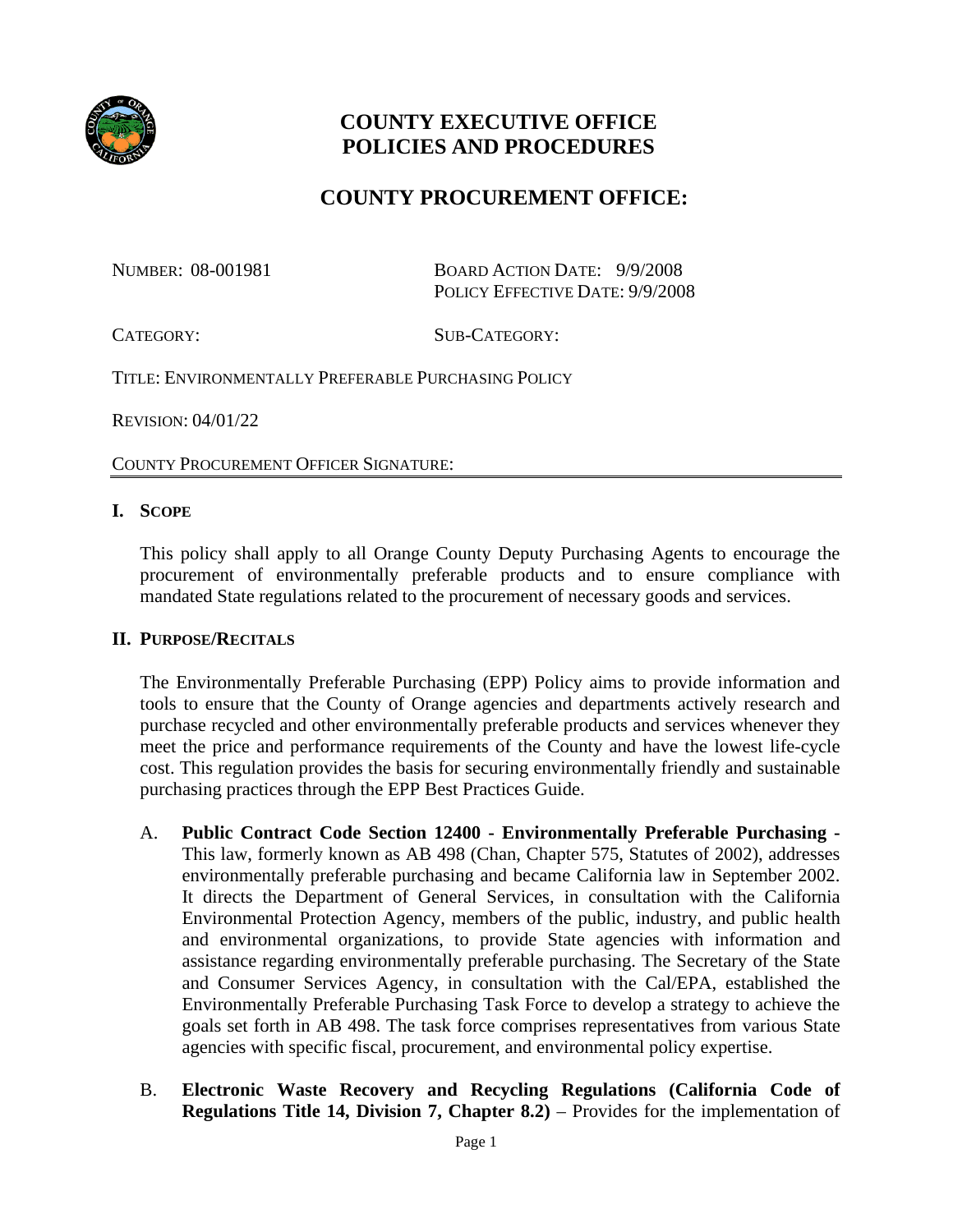the California Electronic Waste Recycling Act of 2003 that reduces hazardous substances used in the manufacturing of electronic products, and establishes a funding and reimbursement system for businesses, consumers and the public to collect and recycle certain electronic wastes.

- C. **California Department of General Services (DGS) Management Memo 12-06 [Remanufactured Auto](http://www.documents.dgs.ca.gov/osp/sam/mmemos/mm01_22.pdf) parts and Re-Refined Oil** - Requires agencies to request these products whenever practical and cost-beneficial when vehicles need to be serviced or repaired.
- D. **California Department of General Services (DGS) Management Memo [06-08](http://www.documents.dgs.ca.gov/osp/sam/mmemos/MM06_08.pdf)  [California Gold Sustainable Carpet Standard](http://www.documents.dgs.ca.gov/osp/sam/mmemos/MM06_08.pdf) -** Establishes minimum requirements for material emissions, postconsumer recycled-content and end of life management for all carpets purchased by the State of California.
- E. **Public Contract Code (PCC) 12153-12156 and 12320 State Agency Buy Recycled Campaign (SABRC)** - Mandates for both State agencies and the Legislature.
- F. **Public Contract Code (PCC) 12164.5-121671.1 and 12300-12306 Project Recycle for State agencies and the Legislature -** Requires State agencies and the Legislature to purchase products with recycled content. The legislation is implemented jointly by the Department of General Services (DGS) and the California Integrated Waste Management Board (CIWMB). It complements the efforts of the [Integrated Waste](http://www.ciwmb.ca.gov/LGCentral/Glossary.htm)  [Management Act](http://www.ciwmb.ca.gov/LGCentral/Glossary.htm) [AB 939 (Sher), Statutes of 1989, Chapter 1095], and the statute regarding State agency waste diversion [AB 75 (Strom-Martin), Statutes of 1999, Chapter 764] which were enacted to reduce the amount of waste going to California's landfills.
- G. **[Public Contract Code \(PCC\) 1](http://www.leginfo.ca.gov/cgi-bin/calawquery?codesection=pcc&codebody=&hits=20)2200-12217 Recycled Materials, Goods and Supplies** - Requires State agencies (including California State Universities) to ensure that at least 75 percent of the dollars spent on reportable purchases of products within 14 product categories be spent on recycled-content products (RCP), with the exception that at least 50 percent of the dollars spent on reportable purchases of paint, antifreeze, and tires be spent on RCP. In addition, [PCC section 12211](http://www.leginfo.ca.gov/cgi-bin/calawquery?codesection=pcc&codebody=&hits=20) requires RCP and non-RCP purchases to be reported in each agency's annual [SABRC Procurement Report.](http://www.ciwmb.ca.gov/buyrecycled/StateAgency/Reporting.htm) Reused products are considered to be RCPs; therefore, items purchased through the Surplus Property Reuse Program can be counted as RCPs under the SABRC. [\[1\]](http://www.green.ca.gov/EPP/sources/reuse.htm#1#1)
- H. **Federal [Executive Order 13101](http://www.ofee.gov/eo/13101.asp)** Strengthens and expands the Federal government's commitment to recycling and buying recycled-content and environmentally preferable products.
- I. **[Public Resources Code sections 42920 et seq.](http://www.leginfo.ca.gov/cgi-bin/displaycode?section=prc&group=42001-43000&file=42920-42926) and [California law \[Chapter 764,](http://www.ciwmb.ca.gov/StateAgency/Requirements/AB75.htm)  [Statutes of 1999 \(Strom-Martin, AB 75\)](http://www.ciwmb.ca.gov/StateAgency/Requirements/AB75.htm)]** - Requires each State agency and large State facility to divert 50 percent of its solid waste from landfills or transformation facilities by January 1, 2004 through source reduction, recycling, and composting activities. State agencies can obtain [source reduction credit](http://www.ciwmb.ca.gov/StateAgency/SOARD/Help/definitions.htm) for donating items through the Surplus Property Reuse Program. State agencies implement a wide variety of programs to meet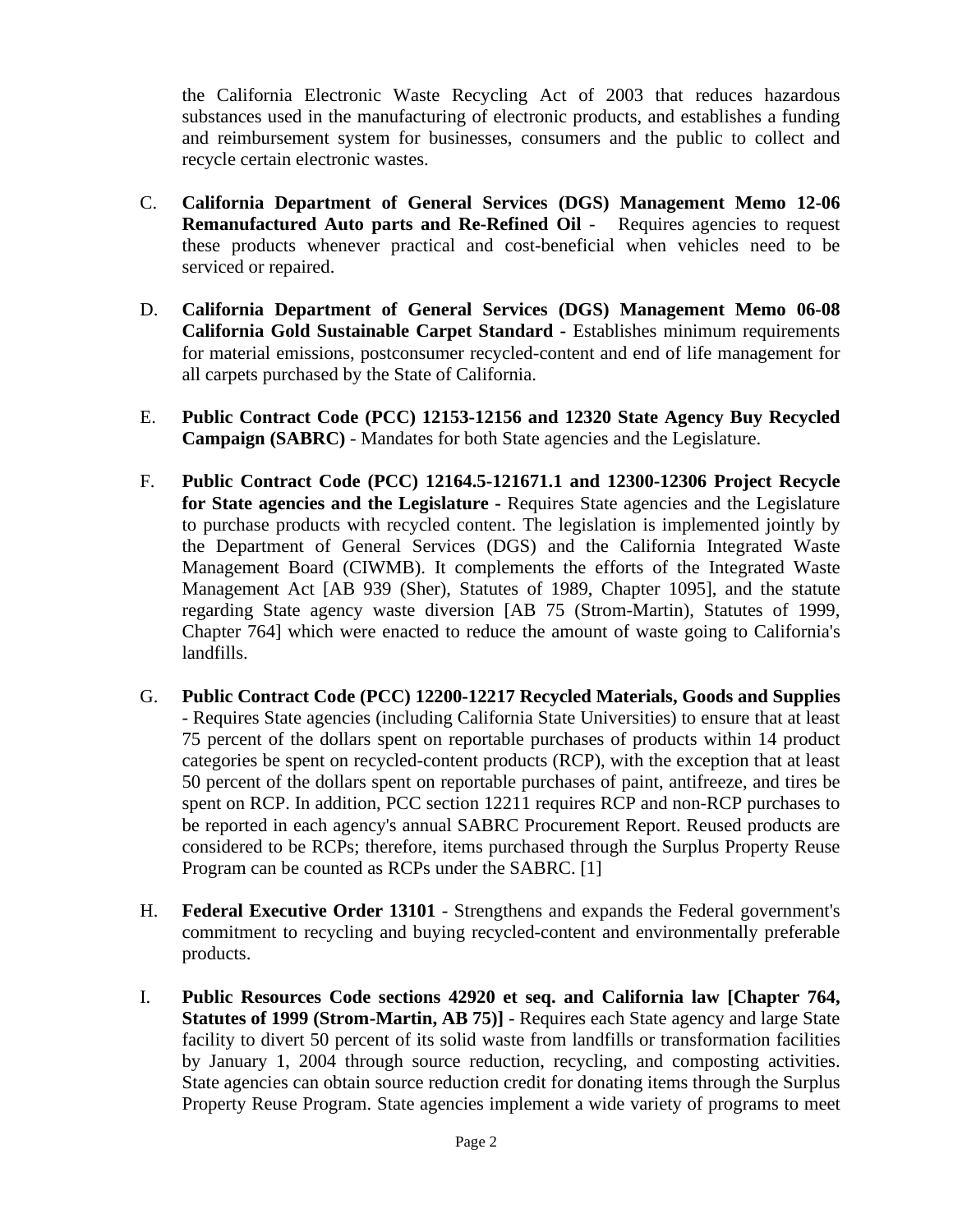the diversion mandates. Reported programs range from source reduction to full recycling programs which request, and in some cases require, employees, contractors, and visitors to recycle.

- J. **Executive Order S-06-06 –** Establishes targets to increase in-state production and use of bioenergy, including ethanol and bio-diesel fuels made from renewable resources. For biofuels, the State shall produce a minimum of 20 percent of its biofuels within California by 2010, 40 percent by 2020, and 75 percent by 2050. For biomass for electricity, the State must meet a 20 percent target within the established State goals for renewable generation for 2010 and 2020.
- K. **Executive Order** B-18-12, signed in April of 2012, updated some of the requirements of Executive Order -02-04 while rescinding the earlier Order. It adjusts the energy savings targets on grid-based energy purchases to be reduced by 20% by 2018 using 2003 as a baseline. New state buildings and major renovations started after 2025 must be constructed to be zero net energy, while 50% of existing square footage must be in the process of achieving zero net energy by 2025. Additionally, new buildings or major renovations larger than 10,000 square feet must earn the "Silver" level of [LEED](http://aceee.org/glossary/9#term325) certification and incorporate on-site renewable energy if economically feasible.
- L. **Executive Order S-7-04 -** Sets forth a blueprint for government and private agencies to work together in planning and building a hydrogen infrastructure.
- M. **Executive Order S-3-05 -** Establishes the following greenhouse gas (GHG) emission reduction targets for California: by 2010, reduce GHG emissions to 2000 levels; by 2020, reduce GHG emissions to 1990 levels; by 2050, reduce GHG emissions to 80 percent below 1990 levels. The Secretary of the California Environmental Protection Agency is charged with the coordination of the oversight of efforts to achieve these targets.
- N. **AB 2160 Green Building Report -** Requires the California Energy Commission to report to the Green Action Team on ways to facilitate State building energy efficiency and resource efficient projects, including a life cycle cost analysis model. Additionally, the Energy Commission will identify obstacles to private sector commercial building energy efficiency, and will identify financial or other forms of incentives to facilitate the latter.
- O. **SB 1383 – Short-Lived Climate Pollutants** Establishes targets to achieve a 50 percent reduction in the level of the statewide disposal of organic waste from the 2014 level by 2020 and a 75 percent reduction by 2025. For recycled paper, product should contain at least 30% recycled material and at least 75% of purchases are for recycled products. Paper purchases must also be recyclable and eligible to be labeled with an "unqualified recyclable label" indicating that recycling facilities are available to at least 60 percent of the consumers or communities where the item is sold.

As such, the County desires to encourage the use of environmentally preferable products and services accordingly.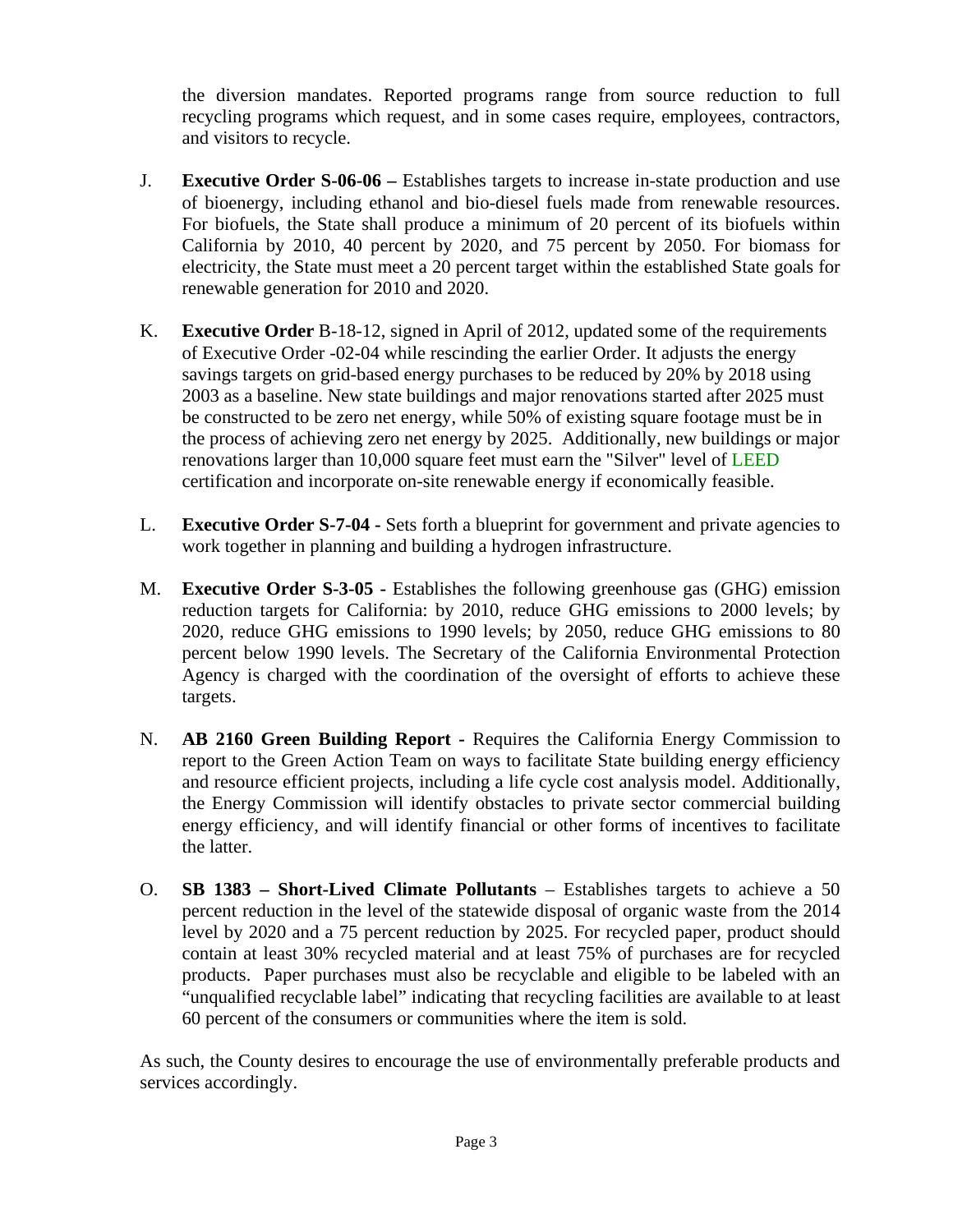## **III.DEFINITIONS**

A. Environmentally Preferable Purchasing

Environmentally Preferable Purchasing refers to the procurement of goods and services that have a lesser or reduced effect on human health and the environment when compared with competing goods or services that serve the same purpose. This comparison shall take into consideration, to the extent feasible, raw materials acquisition, production, manufacturing, packaging, distribution, reuse, operation, maintenance, disposal, energy efficiency, product performance, durability, safety, the needs of the purchaser, and cost.

B. Environmentally Preferable Products

Environmentally Preferable Products have reduced environmental impact because of the way they are made, used, transported, stored, packaged, and disposed of. It means looking for products that do not harm human health, that are less polluting, and that minimize waste, maximize use of bio-based or recycled materials, conserve energy and water, and reduce the consumption or disposal of hazardous materials.

## **IV.POLICY**

A. Solicitations for Products and Services

The County will encourage and provide assistance in the purchase of environmentally preferable products and services to the extent feasible in all solicitations.

- B. County Purchasing Agent Responsibilities
	- 1. Purchase all equipment, supplies, and services required by the County of Orange in compliance with this policy and delegate this authority to authorized personnel in accordance with County policy.
	- 2. Assist agency/department Deputy Purchasing Agents in adhering to the requirements outlined in this policy and in securing, where feasible, the lowest life-cycle cost supplies and services that have the best short and/or long term value, as appropriate.
	- 3. Maintain an annual EPP Best Practices Guide to be distributed countywide that contains a list of products, services, and specifications identified by the County Purchasing Agent that meet the provisions of this policy.
- C. Deputy Purchasing Agent (DPA) Responsibilities
	- 1. Encourage and research within their respective agencies/departments the procurement of "environmentally preferable" products in all bids and solicitations, where practical, that are executed by the County in accordance with this policy.